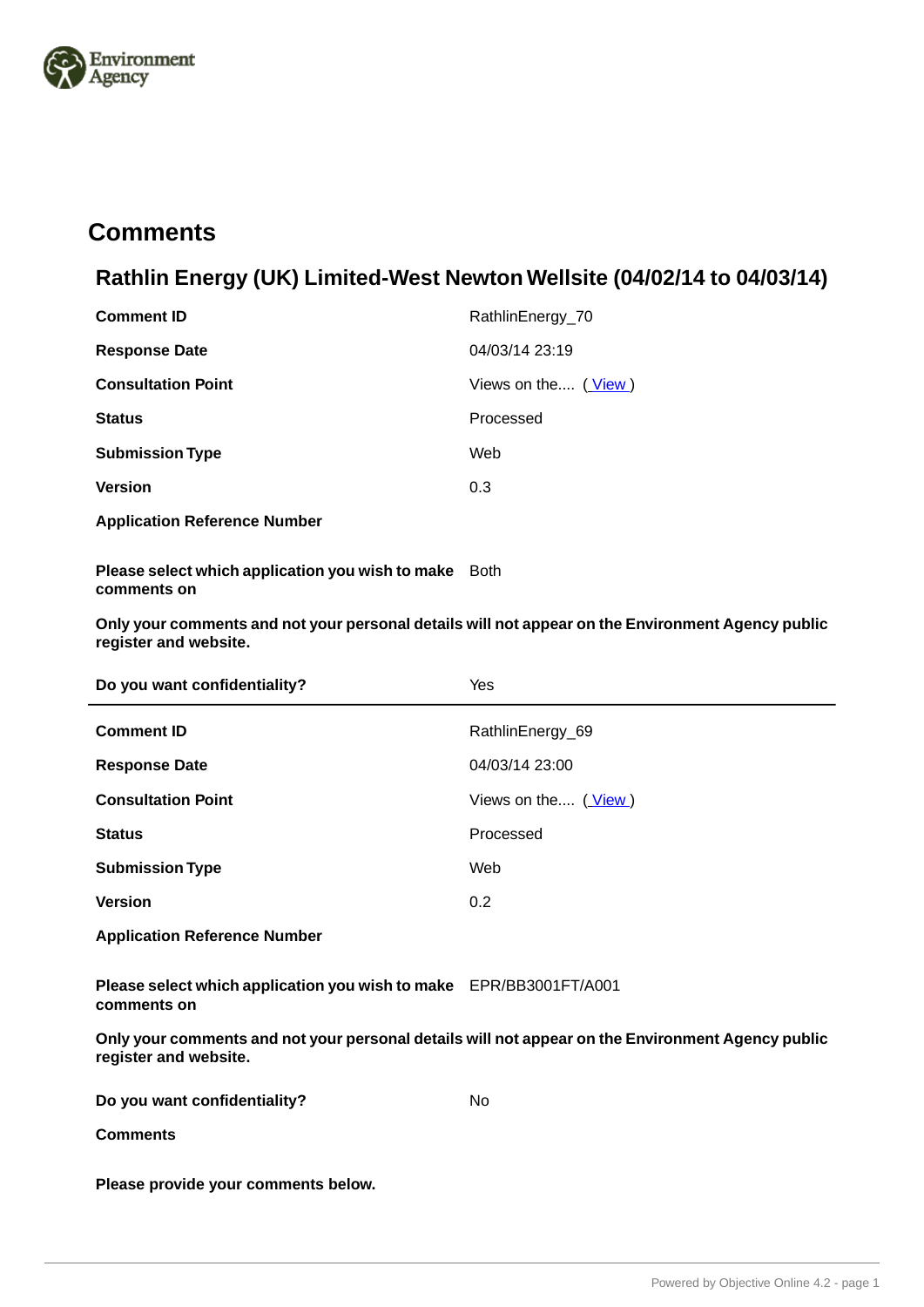Dear Madam or Sir at the Environment Agency, I tried to send this as an email but it bounced several times. However, I wish to comment on the planning application made by Rathlin Energy at the West Newton Wellsite, Fosham Road, Marton, Hull, HU11 5DA for exploring for oil and gas, Permit Number: EPR/BB3001FT/A001. I want to register an objection to this. The UK has signed up to the Climate Change Act 2008 which commits us to reducing our greenhouse gas emissions by 80% by 2050, based on a 1990 baseline.This is a legal obligation, and in my opinion, a moral one, if future generations are going to be able to cope with the climate chaos which will already happen because of the current CO2 levels, which have risen from about 280ppm in pre-industrial times to 400ppm today.The accepted 'safe' level of CO2 in the atmosphere is 350ppm, so anything which puts yet more fossil carbon into the atmosphere has to be wrong, immoral and should not be permitted by a civilised society. If we 'invest' in more exploration for oil and gas, and the exploration finds these materials in amounts which makes it cost effective for the company to extract them, then they will apply for an extraction licence and require permission for that. As I'm opposed to this, I see no sense in allowing them to explore. My second reason for objecting is that none of the gas extraction companies can absolutely promise to have no fugitive emissions of methane. Methane is a much more powerful greenhouse gas than CO2, over a 100 year timespan, about 23 times as powerful, but over a 20 year timespan, due to its half-life of 14 years, it's effect is somewhere between 70x and 130x that of CO2. We absolutely cannot have ANY methane leaks due to the aforementioned climate catastrophe waiting to impact on our children and grandchildren. Finally, I'm not convinced that aquifers will be adequately protected. The vertical bores go down through areas of saturated rock, which are often the source of fresh water for agriculture and livestock. Although the petrochemical companies do their best to put casings around the boreholes, these do have a statistical chance of breaking, and thus there's a chance that aquifers could be contaminated with whatever is being put down the well, or what comes up. Because of this, I do not support ANY drilling for oil or gas through water-bearing rocks. I ask you to reject this application. Yours, John Cossham 129 Hull Road, York, YO10 3JU

| <b>Comment ID</b>                   | RathlinEnergy_68    |
|-------------------------------------|---------------------|
| <b>Response Date</b>                | 04/03/14 21:55      |
| <b>Consultation Point</b>           | Views on the (View) |
| <b>Status</b>                       | Processed           |
| <b>Submission Type</b>              | Web                 |
| <b>Version</b>                      | 0.3                 |
| <b>Application Reference Number</b> |                     |

**Please select which application you wish to make** Both **comments on**

| Do you want confidentiality? | Yes                 |
|------------------------------|---------------------|
| <b>Comment ID</b>            | RathlinEnergy_67    |
| <b>Response Date</b>         | 04/03/14 21:35      |
| <b>Consultation Point</b>    | Views on the (View) |
| <b>Status</b>                | Processed           |
| <b>Submission Type</b>       | Web                 |
| <b>Version</b>               | 0.2                 |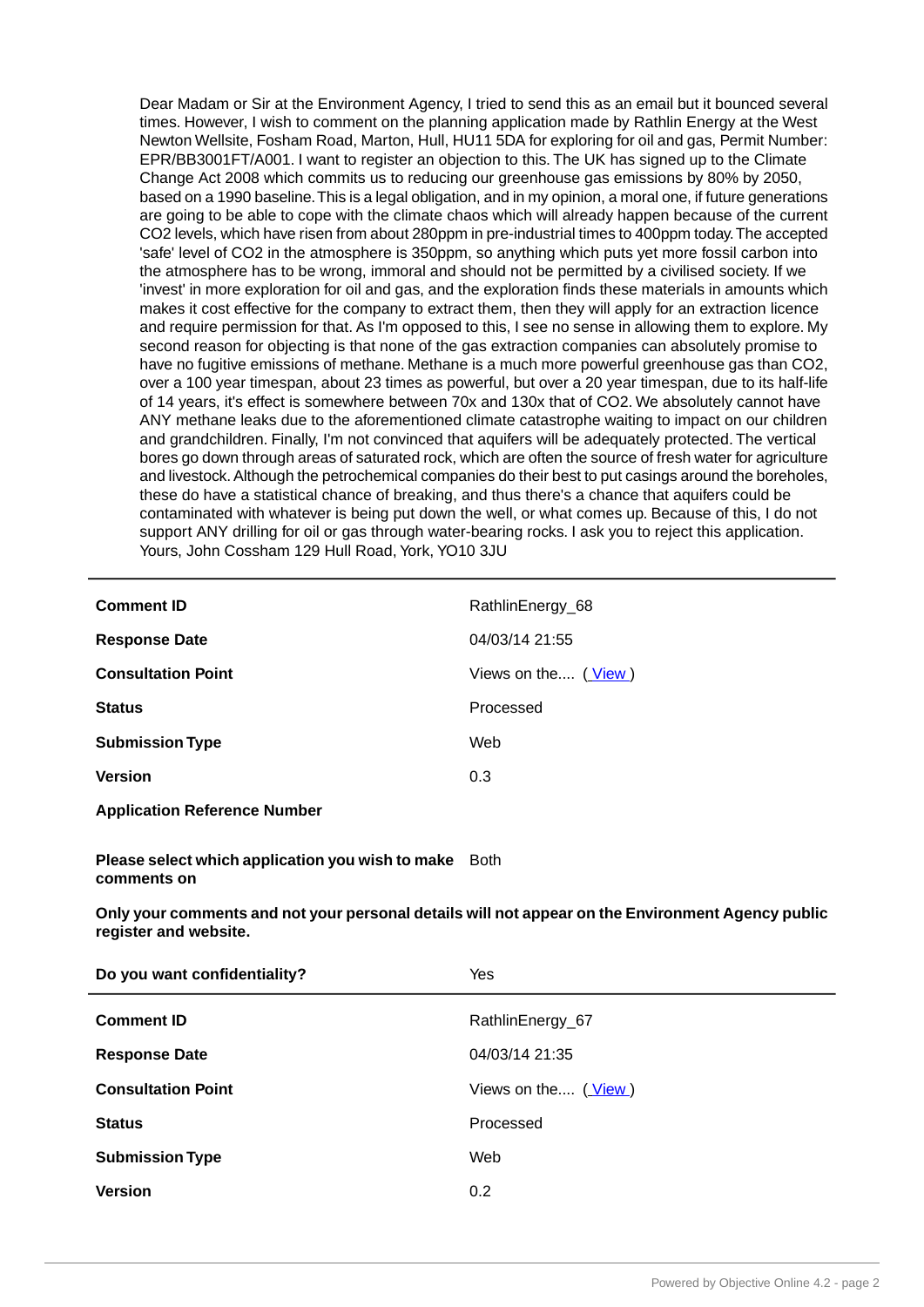### **Application Reference Number**

**Please select which application you wish to make** Both **comments on**

**Only your comments and not your personal details will not appear on the Environment Agency public register and website.**

**Do you want confidentiality?** No

#### **Comments**

#### **Please provide your comments below.**

'The Cuadrilla drilling rig which triggered the earthquakes at Preese Hall near Blackpool released traces of radioactive radium, uranium and thorium in the flowback water coming back to the surface. The level of radium in the water coming up from their well was more than 90 times higher than the level found in natural drinking water. Radium is a radionuclide formed by the decay of uranium and thorium and occurs at low levels in virtually all rock, soil, water, plants, and animals. Long-term exposure to radium increases the risk of developing diseases. Inhaled or ingested radium increases the risk of lymphoma, bone cancer and blood diseases like leukaemia and aplastic anaemia. External exposure to gamma rays from radium increases the risk of cancer in all tissues and organs. Cuadrilla shut down the Preese Hall site in December. The company's original legal authority allowed them to process 2 million gallons of waste water as industrial waste, hauled by road tankers to the Davyhulme works near Manchester where it was treated and dumped into the Manchester Ship Canal. But European 2011 regulations now require flowback water to be treated as radioactive waste. "http://www.thelancashiremagazine.co.uk/local-news/frackers-now-facing-radioactive-waste-setback-say-bbc-tv-investigators/ There is currently no safe way of dealing with this type of radioactive waste which, even at the exploratory stage of unconventional drilling, appears to be voluminous and excessively high. As unconventional gas extraction involves many perforating charges being detonated during exploration, to access a greater area of formation than conventional drilling, there will be a concentration of radioactivity which will be released from the gas which is flared and also into the flowback water. The health and environmental effects of the new type of reactive perforating charges, which are enabling this dash for unconventional gas have not been adequately researched and there is no transparency about their composition nor the extent of thier use during either exploratory well completion or production, which both appear to involve explosive perforating as a stimulation method.The drilling muds mentioned contain many chemicals and acid. As this area appears to have chalk aquifers, anything harmful, which dissolves chalk and is liable to leach into the vital water aquifers, should be prohibited. The coastal area is prone to erosion and so explosive charges and chemical stimulation will compromise its geological stability, particularly when unconventional extraction methods are so heavily dependent on

numerous long multilaterals, up to 2 miles long, involving extensive explosive charges. https://scontent-a-ams.xx.fbcdn.net/hphotos-ash3/t31/1658579\_10203126702593703\_47090365\_o.jpg The surface impact is also intensive and industrialises the countryside

:https://scontent-a-ams.xx.fbcdn.net/hphotos-prn2/t1/1499598\_511957892255750\_1582854471\_n.jpg. On-shore oil and gas exploration, for unconventional resources, should not be allowed to proceed, particularly in this beautiful East Riding area of Yorkshire and there should be no radioactive substances permit.

**Comment ID** RathlinEnergy 66 **Response Date** 04/03/14 19:25

**Consultation Point** Consultation Point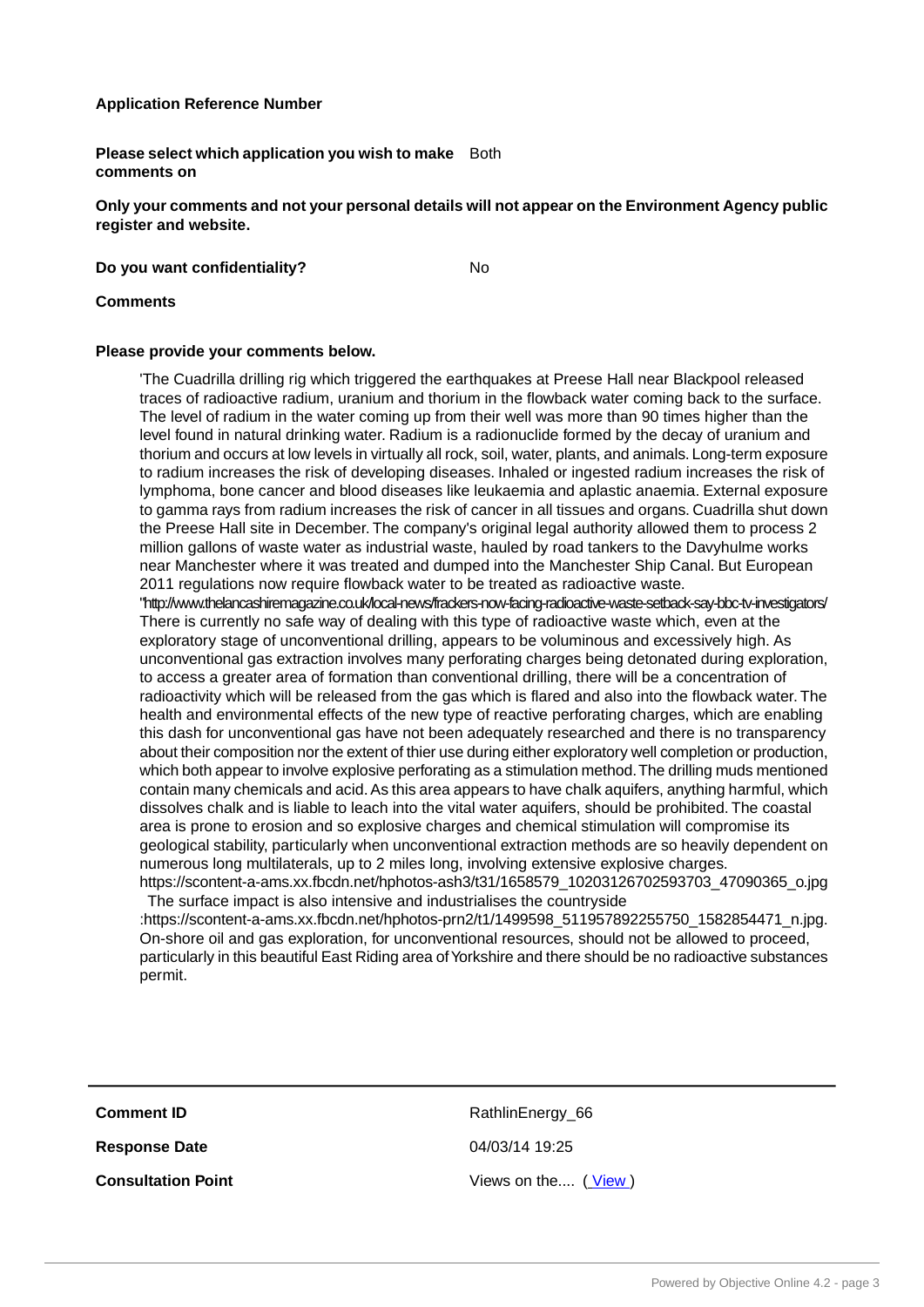| <b>Status</b>                       | Processed |
|-------------------------------------|-----------|
| <b>Submission Type</b>              | Web       |
| <b>Version</b>                      | 0.2       |
| <b>Application Reference Number</b> |           |

**Please select which application you wish to make** Both **comments on**

**Only your comments and not your personal details will not appear on the Environment Agency public register and website.**

**Do you want confidentiality?** No

**Comments**

### **Please provide your comments below.**

Under Section 78A(2) of the Environmental Protection Act 1990 to RISK causing land to become contaminated is an offence. There has been a lot of flooding in this area and future flooding is inevitable. Can Rathlin give a 100% guarantee that the soil will remain uncontaminated? Can Rathlin stop the 8% methane going into the atmosphere which is higher than fossil fuel output thus contributing greatly to global warming? Can Rathlin reverse the process once it has discovered that the fauna and flora have died and the water poisoned upon which our planet depends? Not IF the devastation of our eco-system is ruined but WHEN, will Rathlin play God and put it all back as it was? Poisoned water, poisoned soil, poisoned world! Is this the heritage Rathlin and all the other drilling companies are leaving for the future generations? All for what? GREED MONEY! Not for our good,

| <b>Comment ID</b>                   | RathlinEnergy_65    |
|-------------------------------------|---------------------|
| <b>Response Date</b>                | 04/03/14 17:49      |
| <b>Consultation Point</b>           | Views on the (View) |
| <b>Status</b>                       | Processed           |
| <b>Submission Type</b>              | Web                 |
| <b>Version</b>                      | 0.4                 |
| <b>Application Reference Number</b> |                     |

**Please select which application you wish to make** Both **comments on**

| Do you want confidentiality? | Yes                 |
|------------------------------|---------------------|
| <b>Comment ID</b>            | RathlinEnergy_64    |
| <b>Response Date</b>         | 04/03/14 17:22      |
| <b>Consultation Point</b>    | Views on the (View) |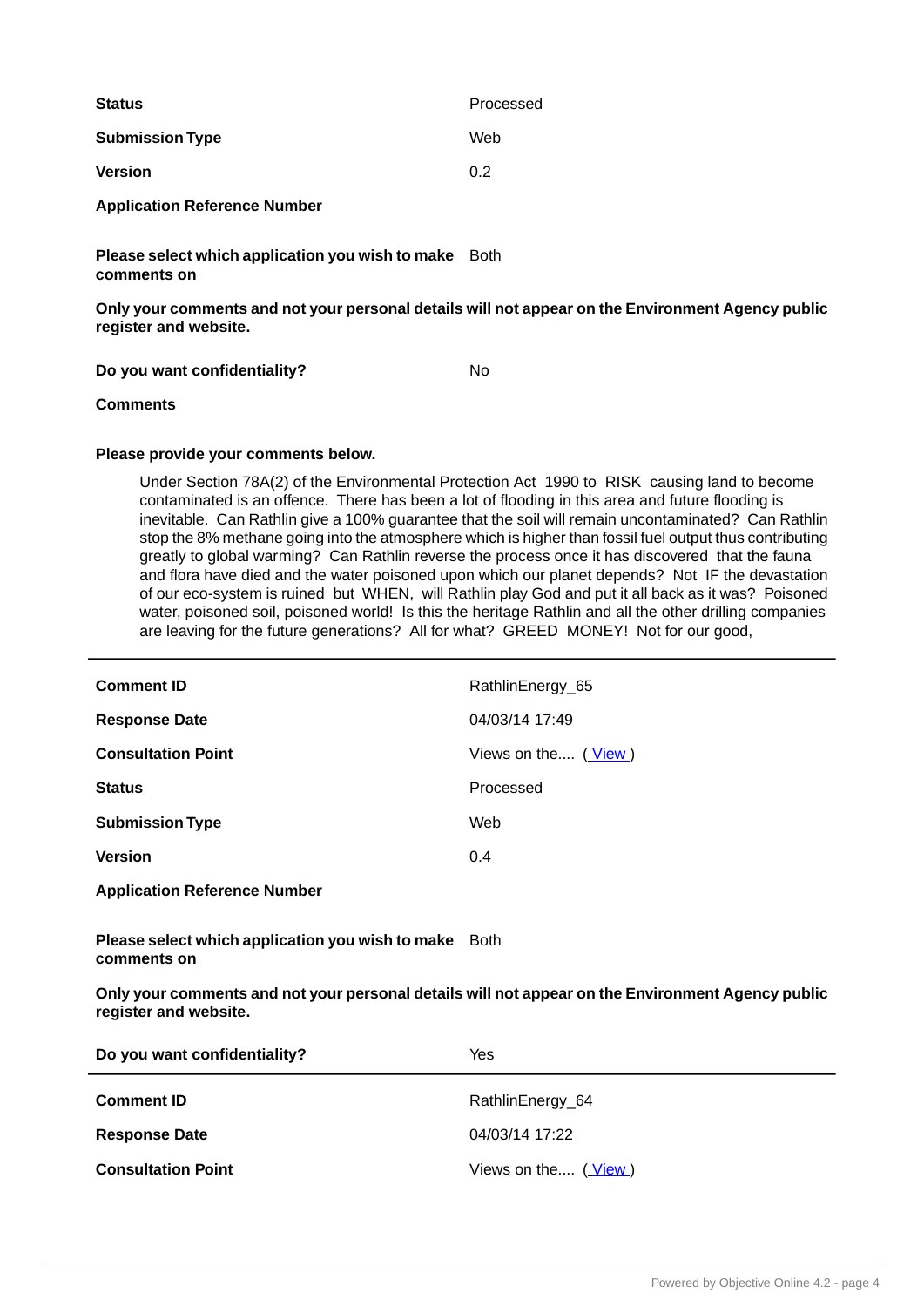| <b>Status</b>                       | Processed |
|-------------------------------------|-----------|
| <b>Submission Type</b>              | Web       |
| <b>Version</b>                      | 0.2       |
| <b>Application Reference Number</b> |           |

**Please select which application you wish to make** Both **comments on**

**Only your comments and not your personal details will not appear on the Environment Agency public register and website.**

**Do you want confidentiality?** No

**Comments**

#### **Please provide your comments below.**

Dear SirsAs yet little is known about the environmental consequences of fracking in the UK. a great deal is known about the environmental disasters elsewhere in the world and these are not to be considered here just in order to obtain a very short term supply of energy.There are plenty of other sources of energy available to us especially from the sea.As I understand it shale gas is to be found several kilometres deep - way below coal and oil. Damage to the stability of our geological basis at that level isunknown and should not be envisaged.It appears that the gas produced will be methane which will have to be converted into household gas. It will need to be transferred somewhere to achieve this. there will thus be a need to build miles of pipeline or there will be a constant convoy of tankers both of which will disturb the local environment yet further.There appears to be no way that the use of lethal chemicals can be monitored by unbiased experts [are there any?] Our water table and especially our local aquefers will be extremely vulnerable. A totally unnecessary risky venture for no reason other than to providevery short term profits for overseas companies coupled with the potential for very long term disruption for future generations to deal with.Planning applications must be refused.Yours faithfully

Diana Sandy

| <b>Comment ID</b>                   | RathlinEnergy_63    |
|-------------------------------------|---------------------|
| <b>Response Date</b>                | 03/03/14 23:05      |
| <b>Consultation Point</b>           | Views on the (View) |
| <b>Status</b>                       | Processed           |
| <b>Submission Type</b>              | Web                 |
| <b>Version</b>                      | 0.2                 |
| <b>Application Reference Number</b> |                     |

**Please select which application you wish to make** Both **comments on**

|  | Do you want confidentiality? | No |
|--|------------------------------|----|
|--|------------------------------|----|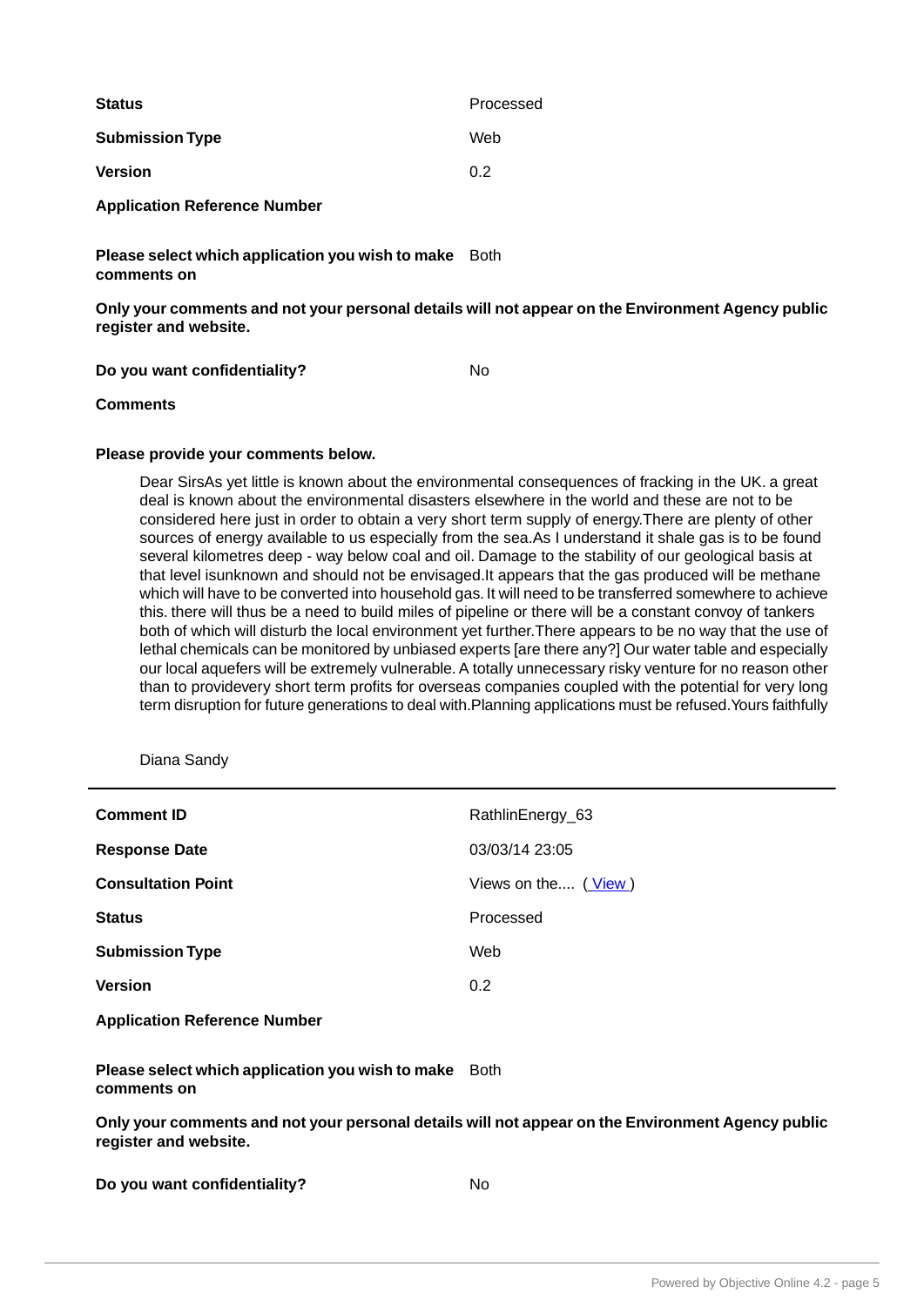#### **Comments**

#### **Please provide your comments below.**

This proposed fracking in our area of East Riding, was not advertised and was kept quiet from the people of the East Riding of Yorkshire. WHY?? So that it would be allowed through without a fuss?

You, at the Enviroment Agency, should protect the enviroment from this money making practice. Fracking is lethal for the water supply, the people who drink the water, the animals, the plant life, not to mention of the ground under our feet.

In the US, it is causing many problems to people who are in fracking area's. To mention just a few, the gas coming through their water taps, contaminated water killing cattle, the home owners cannot sell thier properties and cannot get home insurance, in fracking area's.

These companies should be stopped from contaminating our country.

| <b>Comment ID</b>                                                                                                                                                                                                                                                                                                                                                                                                                             | RathlinEnergy_62    |  |
|-----------------------------------------------------------------------------------------------------------------------------------------------------------------------------------------------------------------------------------------------------------------------------------------------------------------------------------------------------------------------------------------------------------------------------------------------|---------------------|--|
| <b>Response Date</b>                                                                                                                                                                                                                                                                                                                                                                                                                          | 03/03/14 22:53      |  |
| <b>Consultation Point</b>                                                                                                                                                                                                                                                                                                                                                                                                                     | Views on the (View) |  |
| <b>Status</b>                                                                                                                                                                                                                                                                                                                                                                                                                                 | Processed           |  |
| <b>Submission Type</b>                                                                                                                                                                                                                                                                                                                                                                                                                        | Web                 |  |
| <b>Version</b>                                                                                                                                                                                                                                                                                                                                                                                                                                | 0.2                 |  |
| <b>Application Reference Number</b>                                                                                                                                                                                                                                                                                                                                                                                                           |                     |  |
| Please select which application you wish to make<br>comments on                                                                                                                                                                                                                                                                                                                                                                               | <b>Both</b>         |  |
| Only your comments and not your personal details will not appear on the Environment Agency public<br>register and website.                                                                                                                                                                                                                                                                                                                    |                     |  |
| Do you want confidentiality?                                                                                                                                                                                                                                                                                                                                                                                                                  | <b>No</b>           |  |
| <b>Comments</b>                                                                                                                                                                                                                                                                                                                                                                                                                               |                     |  |
| Please provide your comments below.                                                                                                                                                                                                                                                                                                                                                                                                           |                     |  |
| I disagree strongly with fracking in any part of the UK. It is a dangerous and environmentally harmful<br>practise that should not be considered within our political boundaries. We have the power and the<br>political integrity to say no to large fossil fuel companies, instead opting for the less invasive and<br>positive options of renewable energy. I urge you to reject their application without delay. It has no place<br>here. |                     |  |

| <b>Comment ID</b>         | RathlinEnergy_61    |
|---------------------------|---------------------|
| <b>Response Date</b>      | 03/03/14 22:37      |
| <b>Consultation Point</b> | Views on the (View) |
| <b>Status</b>             | Processed           |
| <b>Submission Type</b>    | Web                 |
| <b>Version</b>            | 0.3                 |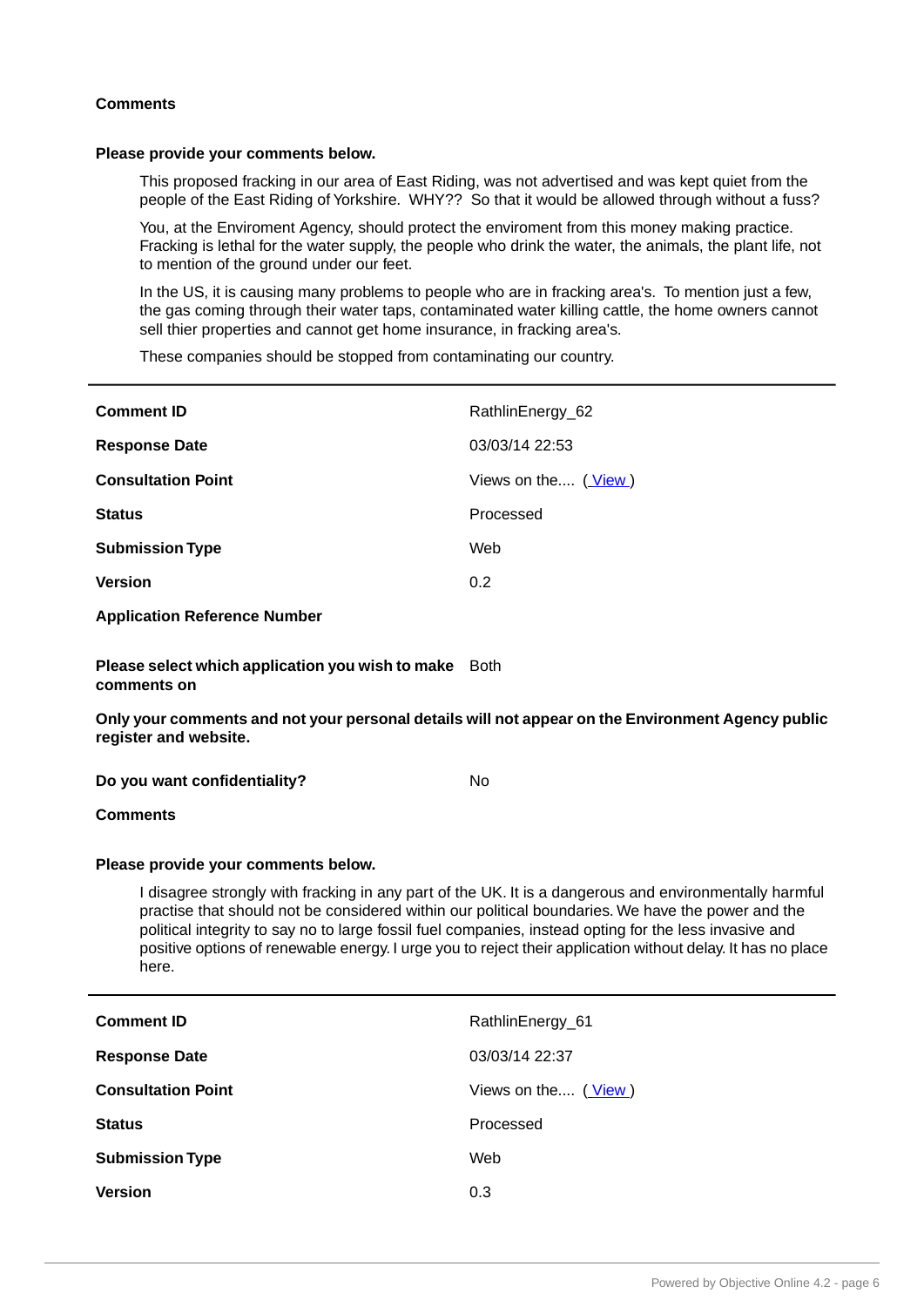## **Application Reference Number**

**Please select which application you wish to make** Both **comments on**

**Only your comments and not your personal details will not appear on the Environment Agency public register and website.**

| Do you want confidentiality?        | Yes                                      |
|-------------------------------------|------------------------------------------|
| <b>Comment ID</b>                   | RathlinEnergy_60                         |
| <b>Response Date</b>                | 03/03/14 22:35                           |
| <b>Consultation Point</b>           | Views on the $(\underline{\text{View}})$ |
| <b>Status</b>                       | Processed                                |
| <b>Submission Type</b>              | Web                                      |
| <b>Version</b>                      | 0.3                                      |
| <b>Application Reference Number</b> |                                          |

**Please select which application you wish to make** Both **comments on**

**Only your comments and not your personal details will not appear on the Environment Agency public register and website.**

| Do you want confidentiality? | Yes                 |
|------------------------------|---------------------|
| <b>Comment ID</b>            | RathlinEnergy_59    |
| <b>Response Date</b>         | 03/03/14 22:03      |
| <b>Consultation Point</b>    | Views on the (View) |
| <b>Status</b>                | Processed           |
| <b>Submission Type</b>       | Web                 |
| <b>Version</b>               | 0.2                 |
|                              |                     |

**Application Reference Number**

**Please select which application you wish to make** Both **comments on**

**Only your comments and not your personal details will not appear on the Environment Agency public register and website.**

| Do you want confidentiality? | No |
|------------------------------|----|
| <b>Comments</b>              |    |

**Please provide your comments below.**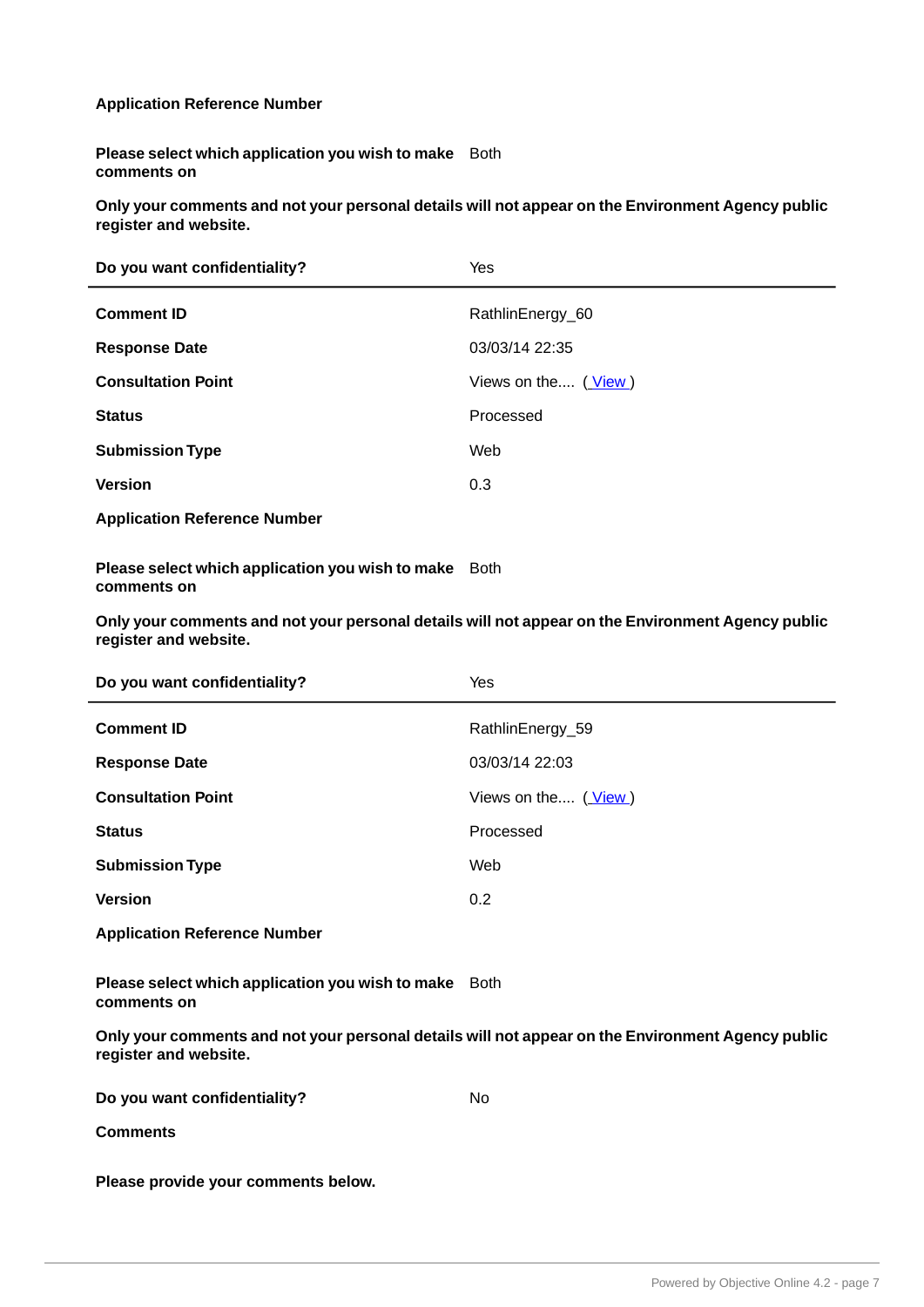Clearly nobody in the local area will want to have this application go ahead, only those benefitting financially and these people will generally not live in the local area so have no personal risk of suffering the health and environmental consequences.

I don't need to list the reasons why fracking is dangerous and harmful to life, they have been stated again and again.

The fact that there has been no obvious publicity of these proposals to local people suggests that those proposing it are more than aware of the backlash it would cause.

On this basis I strongly object to both application and call for an extension of the consultation period supported by publicity to raise awareness. I work in the media but knew nothing of this until I saw it on someone's Facebook feed today, on the final day of consultation. Does anyone honestly believe that there are only 44 people who care enough about this to object to it on this site. Far more likely that only a handful of people are aware

| <b>Comment ID</b>         | RathlinEnergy_58    |
|---------------------------|---------------------|
| <b>Response Date</b>      | 03/03/14 21:48      |
| <b>Consultation Point</b> | Views on the (View) |
| <b>Status</b>             | Processed           |
| <b>Submission Type</b>    | Web                 |
| <b>Version</b>            | 0.2                 |
|                           |                     |

**Application Reference Number**

**Please select which application you wish to make** Both **comments on**

**Only your comments and not your personal details will not appear on the Environment Agency public register and website.**

**Do you want confidentiality?** No

**Comments**

#### **Please provide your comments below.**

I am extremely concerned that this operation is occurring so close to the drinking water supply without sufficient consultation with local people. There is the potential for this to affect people in a much wider area than residents in the immediate vicinity. A better quality of information, more widely advertised over a longer period of time is necessary.

| <b>Comment ID</b>         | RathlinEnergy_57    |
|---------------------------|---------------------|
| <b>Response Date</b>      | 03/03/14 21:30      |
| <b>Consultation Point</b> | Views on the (View) |
| <b>Status</b>             | Processed           |
| <b>Submission Type</b>    | Web                 |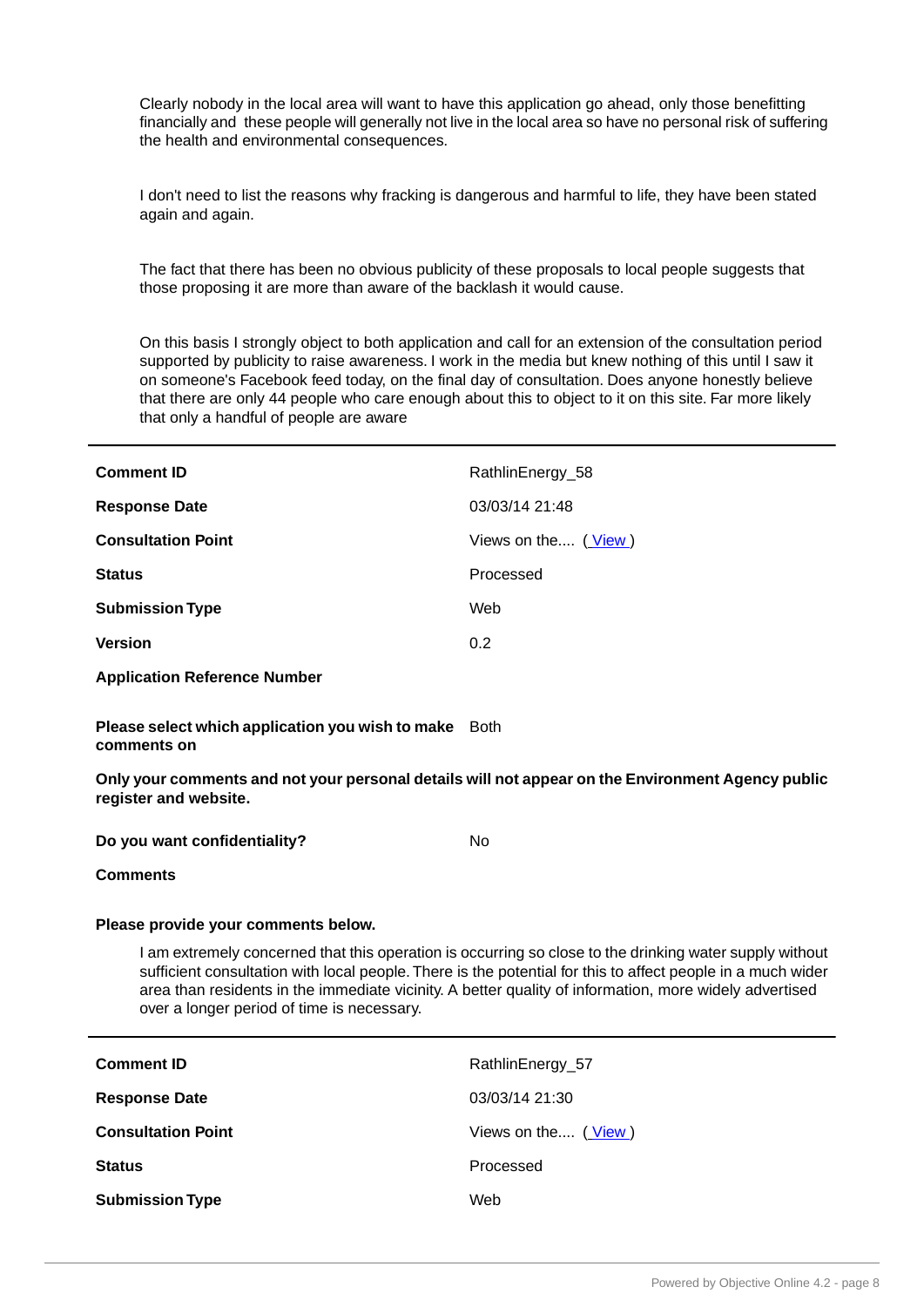**Version** 0.3

# **Application Reference Number**

**Please select which application you wish to make** Both **comments on**

**Only your comments and not your personal details will not appear on the Environment Agency public register and website.**

| Do you want confidentiality?                                                                                                                                                                                                                                                                                                                                                                          | Yes                 |  |
|-------------------------------------------------------------------------------------------------------------------------------------------------------------------------------------------------------------------------------------------------------------------------------------------------------------------------------------------------------------------------------------------------------|---------------------|--|
| <b>Comment ID</b>                                                                                                                                                                                                                                                                                                                                                                                     | RathlinEnergy_56    |  |
| <b>Response Date</b>                                                                                                                                                                                                                                                                                                                                                                                  | 03/03/14 21:29      |  |
| <b>Consultation Point</b>                                                                                                                                                                                                                                                                                                                                                                             | Views on the (View) |  |
| <b>Status</b>                                                                                                                                                                                                                                                                                                                                                                                         | Processed           |  |
| <b>Submission Type</b>                                                                                                                                                                                                                                                                                                                                                                                | Web                 |  |
| <b>Version</b>                                                                                                                                                                                                                                                                                                                                                                                        | 0.2                 |  |
| <b>Application Reference Number</b>                                                                                                                                                                                                                                                                                                                                                                   |                     |  |
| Please select which application you wish to make Both<br>comments on                                                                                                                                                                                                                                                                                                                                  |                     |  |
| Only your comments and not your personal details will not appear on the Environment Agency public<br>register and website.                                                                                                                                                                                                                                                                            |                     |  |
| Do you want confidentiality?                                                                                                                                                                                                                                                                                                                                                                          | <b>No</b>           |  |
| <b>Comments</b>                                                                                                                                                                                                                                                                                                                                                                                       |                     |  |
| Please provide your comments below.                                                                                                                                                                                                                                                                                                                                                                   |                     |  |
| I'm really disappointed at the secrecy that seems to have surrounded this application. If there were<br>no potentially negative impacts stemming from this activity, why have they been so careful to ensure<br>residents were under-informed. I object to the use of fracking in my area for the reasons listed by<br>others here, and I further object to the underhand way it has been approached. |                     |  |
| <b>Comment ID</b>                                                                                                                                                                                                                                                                                                                                                                                     | RathlinEnergy_55    |  |
| <b>Response Date</b>                                                                                                                                                                                                                                                                                                                                                                                  | 03/03/14 21:25      |  |
| <b>Consultation Point</b>                                                                                                                                                                                                                                                                                                                                                                             | Views on the (View) |  |
| <b>Status</b>                                                                                                                                                                                                                                                                                                                                                                                         | Processed           |  |

**Application Reference Number**

**Submission Type** Web

**Version** 0.3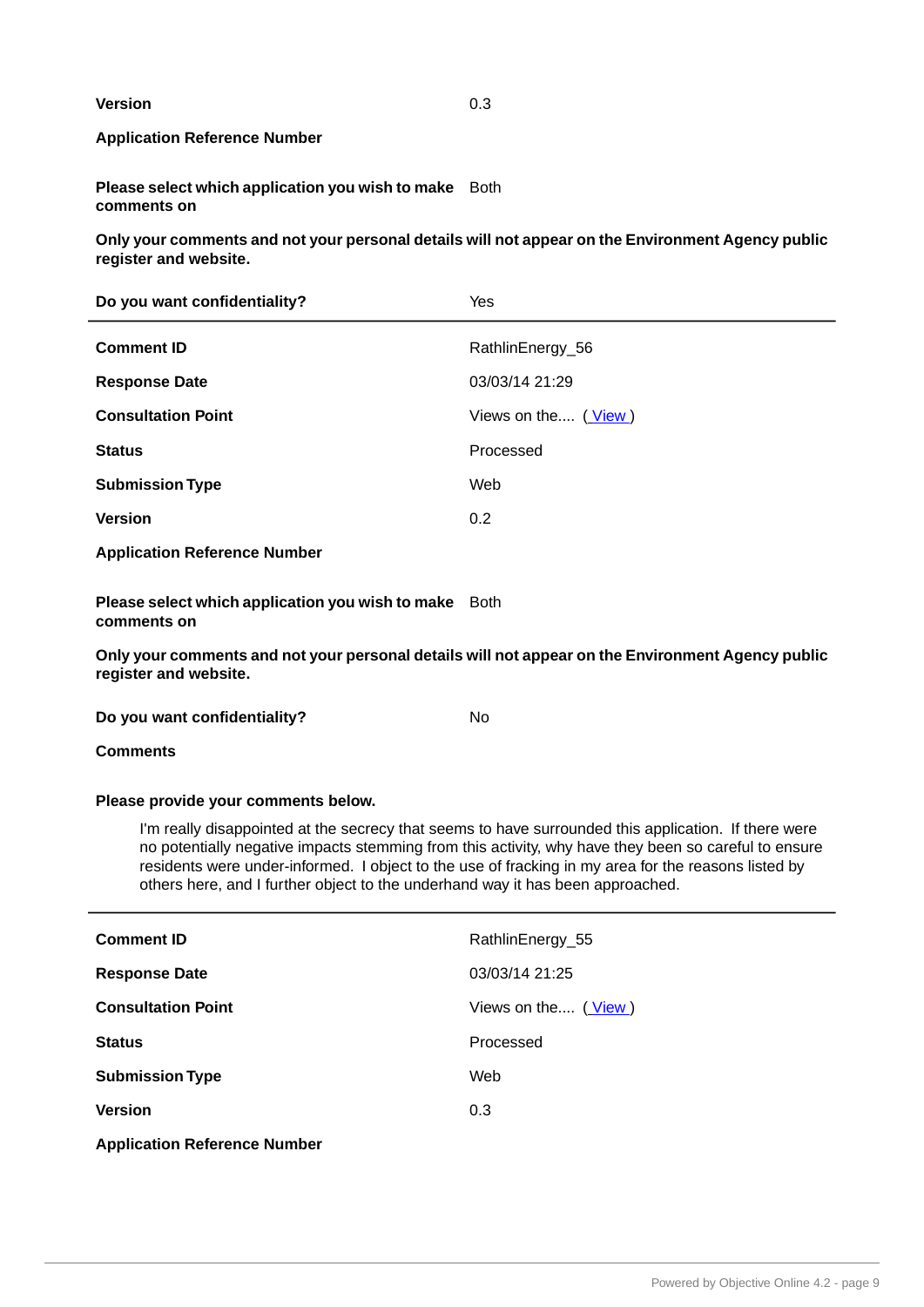**Please select which application you wish to make** Both **comments on**

**Only your comments and not your personal details will not appear on the Environment Agency public register and website.**

| Do you want confidentiality?        | Yes                 |
|-------------------------------------|---------------------|
| <b>Comment ID</b>                   | RathlinEnergy_54    |
| <b>Response Date</b>                | 03/03/14 21:21      |
| <b>Consultation Point</b>           | Views on the (View) |
| <b>Status</b>                       | Processed           |
| <b>Submission Type</b>              | Web                 |
| <b>Version</b>                      | 0.3                 |
| <b>Application Reference Number</b> |                     |

**Please select which application you wish to make** Both **comments on**

| Do you want confidentiality?                                                                                               | Yes                 |  |
|----------------------------------------------------------------------------------------------------------------------------|---------------------|--|
| <b>Comment ID</b>                                                                                                          | RathlinEnergy_53    |  |
| <b>Response Date</b>                                                                                                       | 03/03/14 21:18      |  |
| <b>Consultation Point</b>                                                                                                  | Views on the (View) |  |
| <b>Status</b>                                                                                                              | Processed           |  |
| <b>Submission Type</b>                                                                                                     | Web                 |  |
| <b>Version</b>                                                                                                             | 0.2                 |  |
| <b>Application Reference Number</b>                                                                                        |                     |  |
| Please select which application you wish to make Both<br>comments on                                                       |                     |  |
| Only your comments and not your personal details will not appear on the Environment Agency public<br>register and website. |                     |  |
| Do you want confidentiality?                                                                                               | <b>No</b>           |  |
| <b>Comments</b>                                                                                                            |                     |  |
| Please provide your comments below.                                                                                        |                     |  |
| As with previous posts I oppose the application on the grounds it will introduce pollutants into our water<br>supply.      |                     |  |